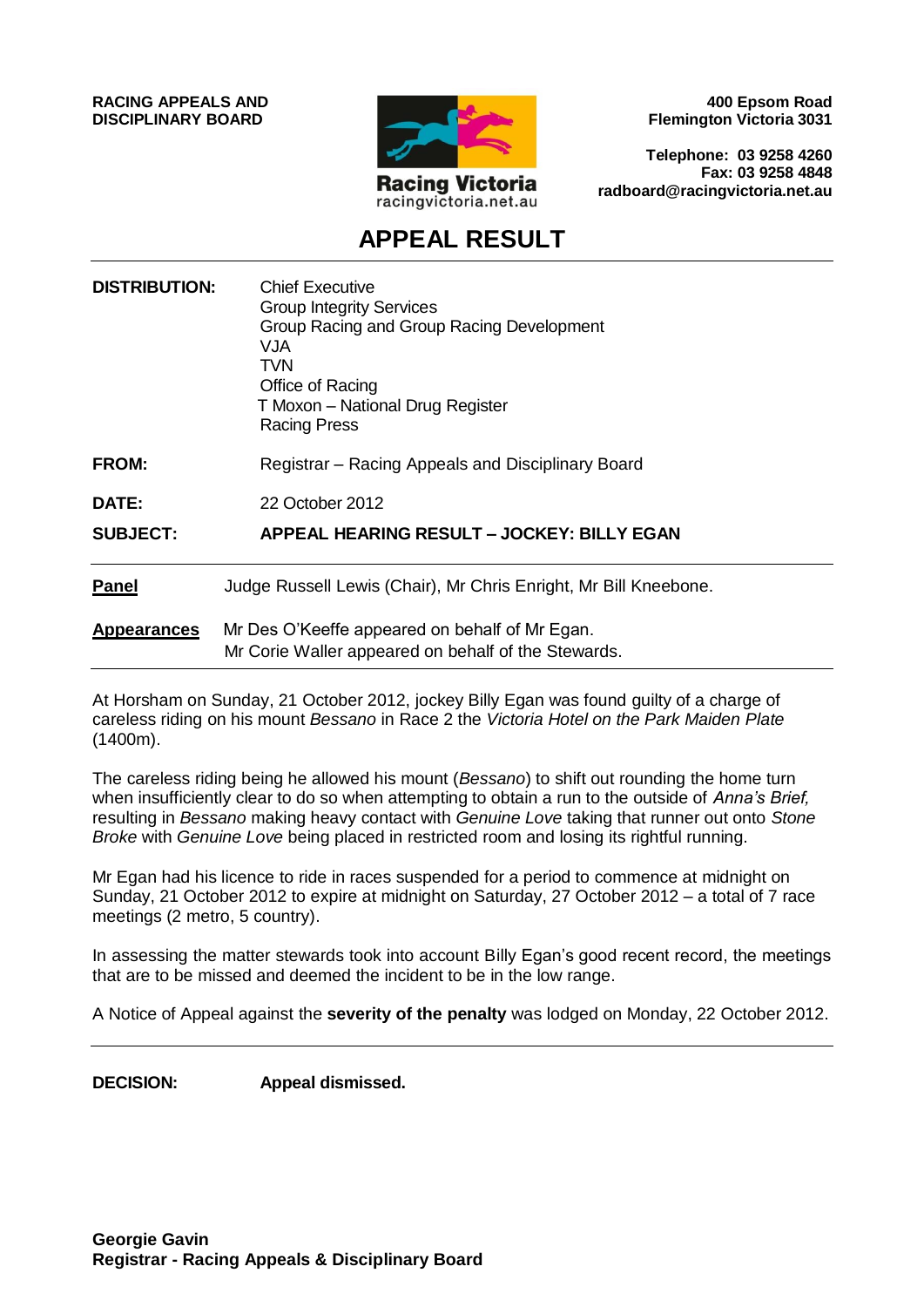# **TRANSCRIPT OF PROCEEDINGS**

### **RACING APPEALS AND DISCIPLINARY BOARD**

\_\_\_\_\_\_\_\_\_\_\_\_\_\_\_\_\_\_\_\_\_\_\_\_\_\_\_\_\_\_\_\_\_\_\_\_\_\_\_\_\_\_\_\_\_\_\_\_\_\_\_\_\_\_\_\_\_\_\_\_\_\_\_

**HIS HONOUR JUDGE R.P.L. LEWIS, Chairman MR C. ENRIGHT MR W. KNEEBONE**

#### **EXTRACT OF PROCEEDINGS**

**DECISION**

## **IN THE MATTER OF THE VICTORIA HOTEL ON THE PARK MAIDEN PLATE OVER 1400 METRES AT HORSHAM ON 21/10/12**

**JOCKEY: BILLY EGAN**

#### **MELBOURNE**

#### **MONDAY, 22 OCTOBER 2012**

MR C. WALLER appeared on behalf of the RVL Stewards

MR D. O'KEEFFE appeared on behalf of the Appellant